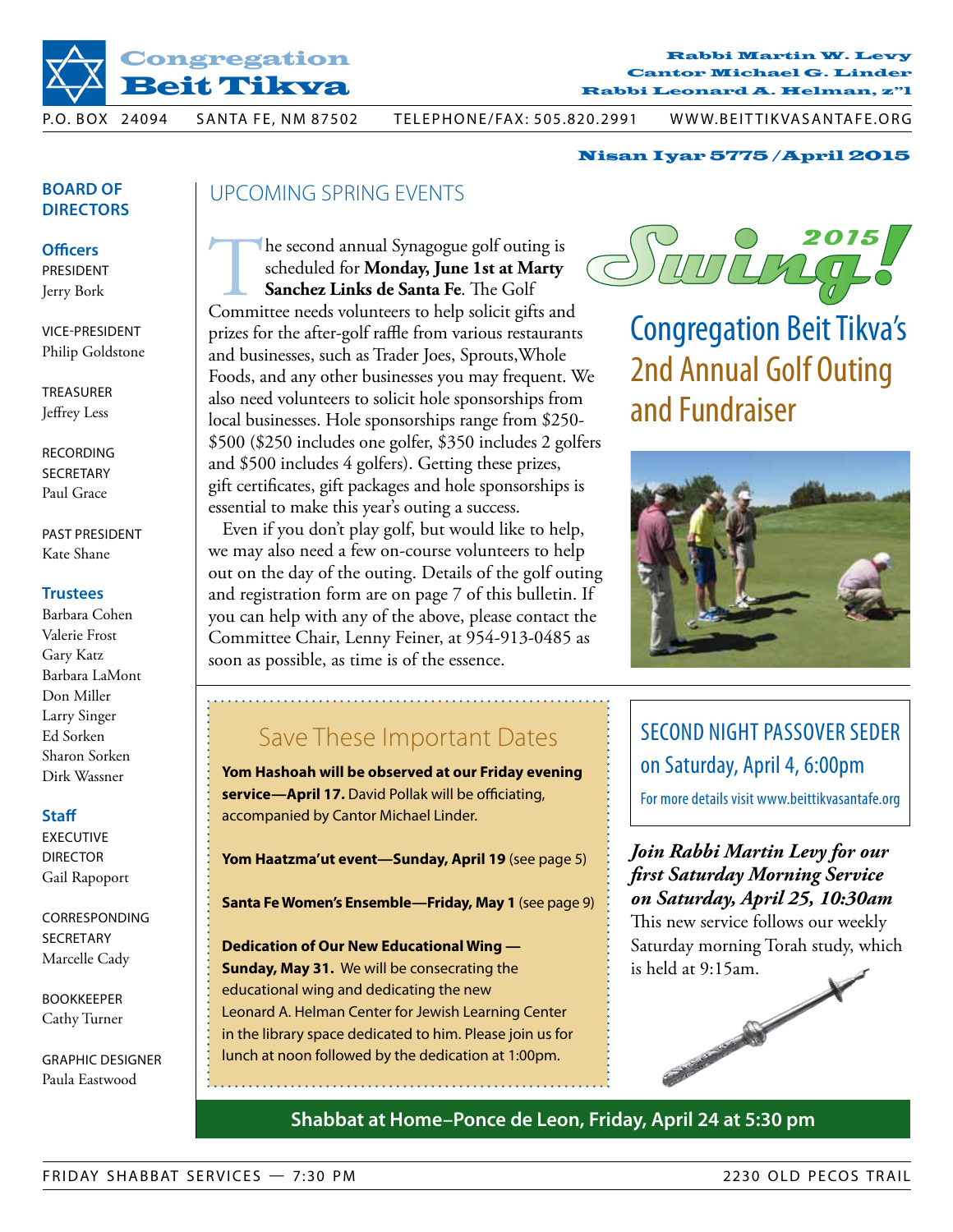

If the spectacular and startling demand Moses and Aaron relayed to Pharaoh in his gold-pillared court.<br>Israel's leaders were pleading for two prerogatives without the spectacular and startling demand Moses and Aaron relayed to Pharaoh in his gold-pillared court. which human existence is incomplete: unalloyed freedom and the right of uninhibited worship. They were the avant-garde for the subsequent statement in Leviticus of the doctrine inscribed on the Liberty Bell in Philadelphia: "proclaim liberty throughout the land unto all the inhabitants thereof."

Pharaoh listened in incredulous amazement. Such

a demand had never before been recorded in human history. The degenerate priestly hierarchy, bending the knee to Apis—bull, Ibis—cat, and other deities, were equally confounded. For them and Pharaoh, humanity consisted of rulers and serfs, of masters and slaves, and the cleavage could never be sundered. To accord human rights to slaves was unthinkable.

But the unthinkable was achieved. Freedom was wrested from the most powerful despotism of antiquity, in the shadows of the pyramids. "Who is this Lord whose voice I am to obey, to let Israel go?" was Pharaoh's arrogant reply. Then and there the issue of human freedom matured. At that

*Jody Norskog and his son Will Norskog. Jody is a noted metalsmith artist.*

moment the tortuous struggle began for emancipation, waged in every century of history. The poet Heinrich Heine astutely observed, "since the Exodus, freedom has always spoken with a Hebrew accent."

Our world must recapture the meaning and the challenge of the first Passover, more than three millennia ago. Today we witness many Pharaohs in Asia and the Middle East, who seek to impose their religious, economic, and educational strictures upon oppressed peoples. Yet we have trouble understanding the way to respond to these modern authoritarianisms. Totalitarianism and its byproduct, religious

fundamentalism, as Hannah Arendt observed, must be overcome, if people are to live with dignity and freedom. As we celebrate our Passover Seders this month, remember to consider the "others" in our world who do not enjoy the freedoms that we take for granted in America.

One other crucial springtime note for all our congregation: we will dedicate our new building on Sunday, May 31st at noon. I hope all of us will be attending this wonderful milestone in the life of Beit Tikva. This is our "chanukat ha-bayit," the dedication of our new wing, which comprises the Rabbi Helman

> Library, an expanded kitchen, Rabbi's study, and administrative offices. We have so much to celebrate, and to give thanks to all who have given so much in order to make this addition possible. Please mark your calendars for May 31st! My warm wishes to everyone for a sweet and healthy Pesach.

B'shalom,

Martin W Levy

Martin W. Levy 505.670.4671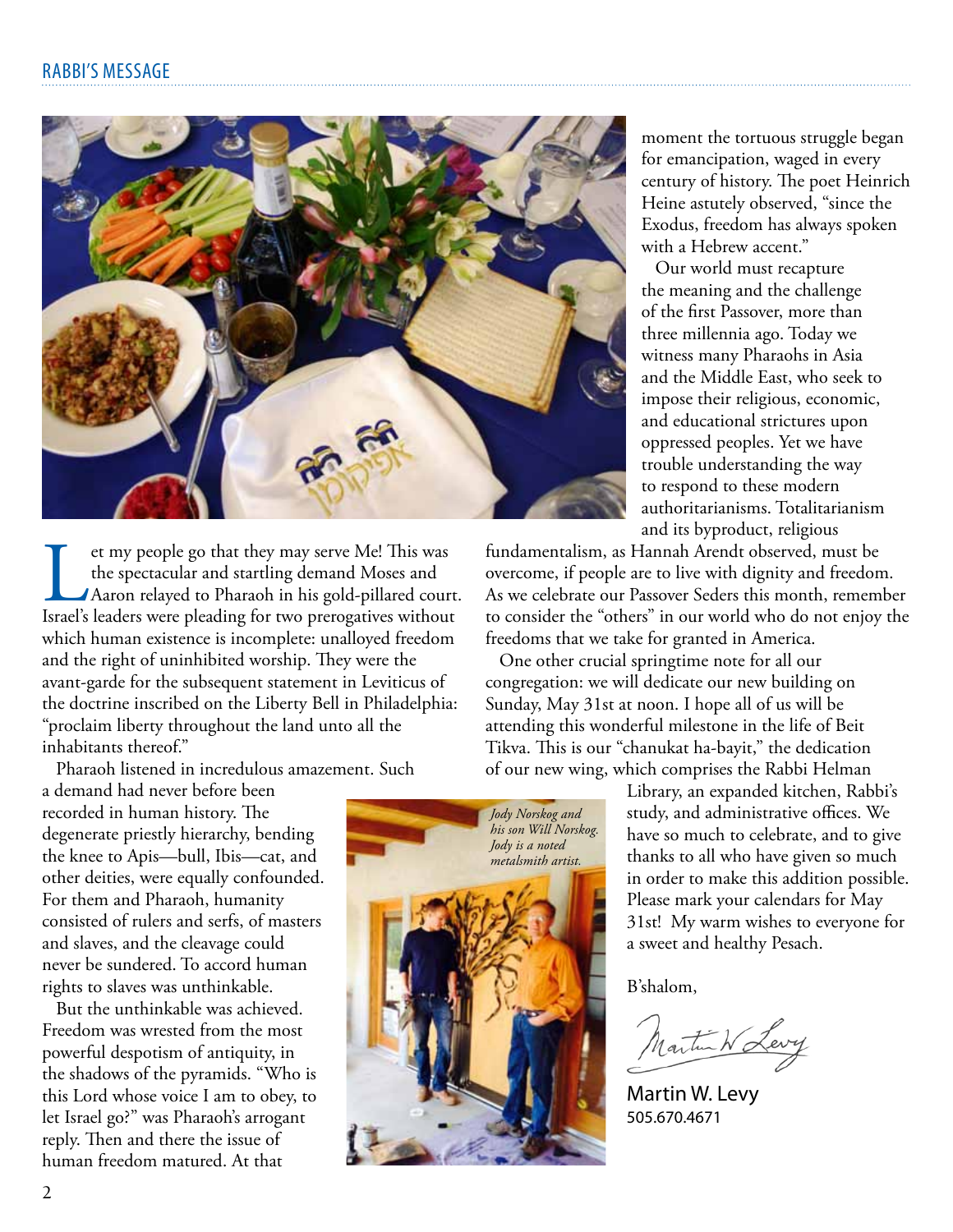# Moving into Spring and Our New Building Expansion

et me make this clear: I'm retired!

et me make this clear: I'm retired!<br>Perhaps I don't know what that means. After all<br>looking at my schedule since Barbara and I spent a<br>week with our grandchildren in Sparks, NV from March Perhaps I don't know what that means. After all looking at my schedule since Barbara and I spent a 11th through the 18th is incredibly hectic. Today is Friday March 20th. I will happily spend this evening as the board member opener & closer for Shabbat services. I get to wear my "GREETER" badge. I should pledge to get rid of these badges. You know the badges from which I speak. You know, the "we don't need no stinking badges" variety. Not that we'll get rid of such ID things completely. Just a more hip variety. We'll see.

Moving on. Permit me to outline the month of April. Barbara and I lived for many years in Little Rock, AR. We spent many Seders there. When Seder was at our home we used the Haggadah I edited and have now used more than 30 years. When at my friend Harvey's home he was hooked on the Manischewitz version. So be it. Harvey had the chutzpah to contract terminal stomach cancer several years ago. We still return for 1st Seder as best we can to be with his wife and our friend Elaine and their children and grandchildren. Back to Beit Tikva for 2nd Seder.

Our monthly board meeting is Monday, April 13th. You're invited to come. We'll be in the Library.

April 19th is Yom HaAtzmaut – Israel Independence Day. This year we are participating in a community wide celebration: CBT along with Temple Beth Shalom, Ha MaKom, Jewish Federation of New Mexico, Santa Fe Hadassah, New Mexico Jewish Historical Society, ADL and Jewish Film Festival have joined together.

Many of you had the opportunity last year to meet my sister, Rachel Dunaief, brother-in-law Josh and our nephews Benji and Michael during Seder. We will be traveling to Philadelphia from April 23rd to the 27th when she is being honored by her temple sisterhood.

But wait, there's more. First two weeks in May river cruising in Holland and Belgium. Third week in May visit to our daughter, Julie, in Los Angeles. Barbara will be taking corset tying lessons in preparation for Julie's wedding in September.

Last day in May we, you and us, will all be together to dedicate our new wing.

Sorry this letter is short. I'm tired. Pre-teens will do that to you.

Jerry Bork 516.680-3910 jerrybork@gmail.com

## Yom Limmud: A Day of Jewish Learning, Arts and Culture in Northern New Mexico

On **Sunday afternoon, May 3**, the Jewish communities of Northern New Mexico will gather at the **Santa Fe Community College** for "Yom Limmud: A Day of Jewish Learning, Arts and Culture." Registration begins at 1 pm, with a discount for online registration in advance (watch for more information).

Modeled after similar events around the country, this celebration will begin with a keynote by visiting scholar Dr. Andree Aelion Brooks, speaking on "Jewish Pirates of the Caribbean." Following the keynote, attendees may choose two workshops from a number of choices (lectures, slide shows, art, music, discussions). The

afternoon will include light refreshments and time to schmooze.

Presentations will include:

- • "The Silver Lining: Contemporary Judaica, from Revolution to Today" (Jim Cohen)
- • "Was She or Wasn't She? Dona Teresa versus the Inquisition" (Victoria Erhart)
- • "The Pew Foundation's Portrait of Jewish Americans: What We Can Learn" (Dr. Bette Novit Evans)
- • "Ruth: Royalty and Loyalty"(Naomi Israel)
- • "Letter From Cloudcroft: The American Space Program and the Holocaust" (Melinda Hess)
- • "Timeless Inspiration, Guidance and Strength from the Women of the Bible" (Sara Novenson)
- • "Legendary Klezmorim"(Steven Ovitsky)
- • "Poetry of the Daughter of New Mexico Conversos" (Isabelle Sandoval)

Come one, come all for a special Jewish afternoon in northern New Mexico! Yom Limmud is sponsored by the Gaon Institute for Tolerance Studies, with partial support from the Jewish Federation of New Mexico.

For more information, email: yomlimmud2015@gmail.com.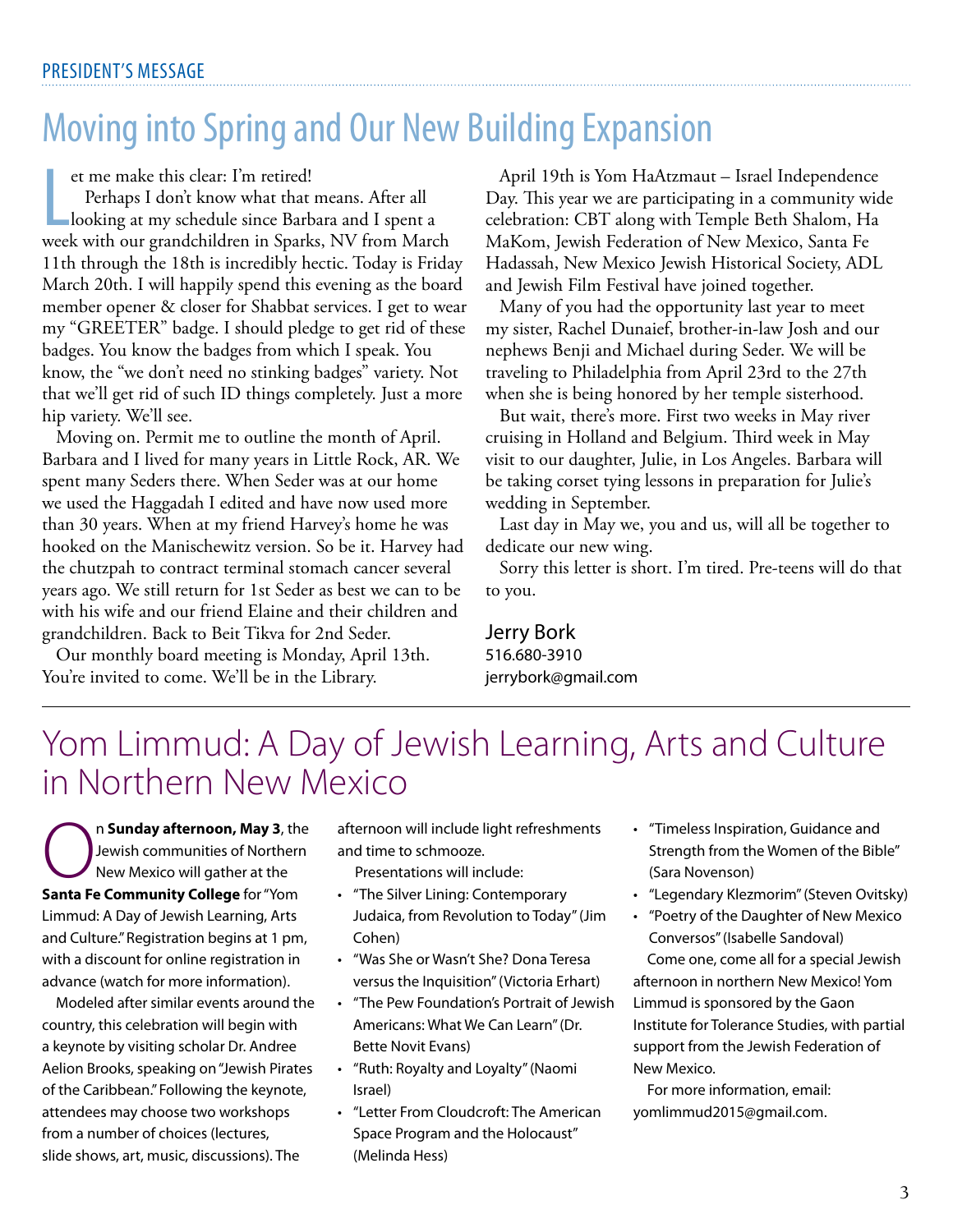# Purim 2015, Shabbat Across America and Mezzuzah Ceremony





















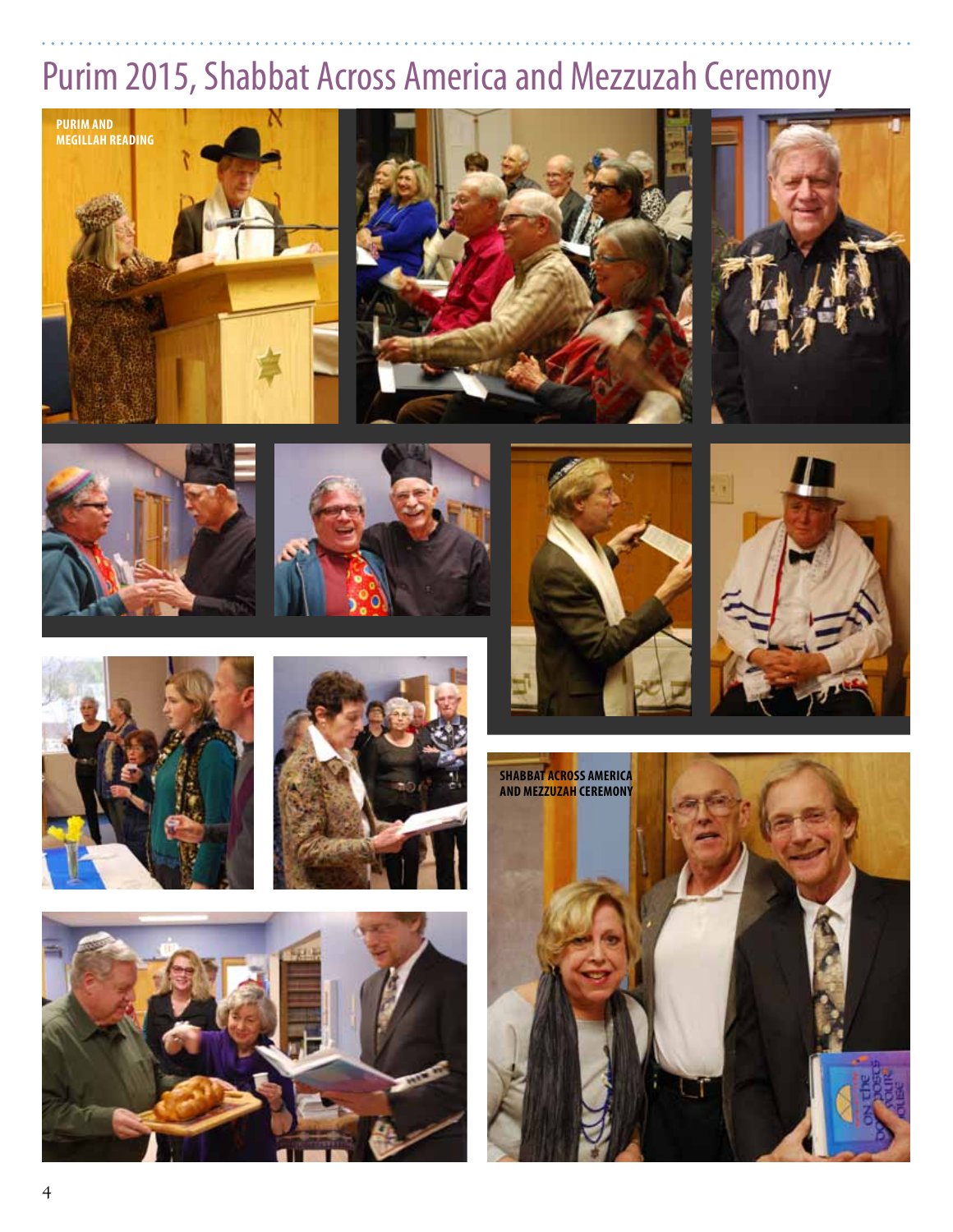







**Celebrating Israel** Shining Brightly, Now & Forever A community celebration of Israel Independence Day **April 19, 2015** 



# Community Celebration of Israel Independence Day

The Santa Fe Jewish community is planning incelebration of **Israel Independence Day** with media event including film, entertainment at dinner on **Sunday, April 19 starting at 4:00 pm.** he Santa Fe Jewish community is planning its largest ever celebration of **Israel Independence Day** with a multimedia event including film, entertainment and celebration

The festivities kick off with the New Mexico premiere of "Above and Beyond", the latest documentary from Nancy Spielberg (Steven's younger sister) and director Roberta Grossman ("Hava Nagila"). Winner of numerous audience awards, "Above and Beyond" is the true story of a group of Jewish American pilots who answered a call for help. In secret and at great personal risk, they smuggled planes out of the U.S., trained behind the Iron Curtain in Czechoslovakia and flew for Israel in its War of

Independence. Told through never before seen interviews and stunning archival footage, it is a fascinating tale filled with heart, heroism and high-flying chutzpah.

"A Taste of Israel", a celebratory dinner, follows the screening. It's an opportunity to dine on Israeli food and listen to Israeli,



Sephardic, Ladino, Yiddish, and klezmer music performed by The Rumelia Klezmer Band. You'll be able to find out about Israel's accomplishments in medicine, technology, humanitarian aid, agriculture and the arts, all within the short 67 years since Israel become a modern state. Best of all, it's a chance for the community to get together in celebration.

**"Above and Beyond" screens at 4:00 pm at CCA and "A Taste of Israel" begins at 6:00 pm at Temple Beth Shalom.** Save 20% on tickets purchased by April 12. Advance ticket prices are \$12 for the film, \$18 for the celebration dinner and \$28 for both events. Special pricing for children 12 and under. For more information, visit **SantaFeJFF.org or call 505.216.0672**.

"Celebrating Israel" is sponsored by Jewish Federation of New Mexico, the Santa Fe Jewish Film Festival, and Temple Beth Shalom and with the participation of ADL, Congregation Beit Tikva, HaMakom, and Santa Fe Hadassah.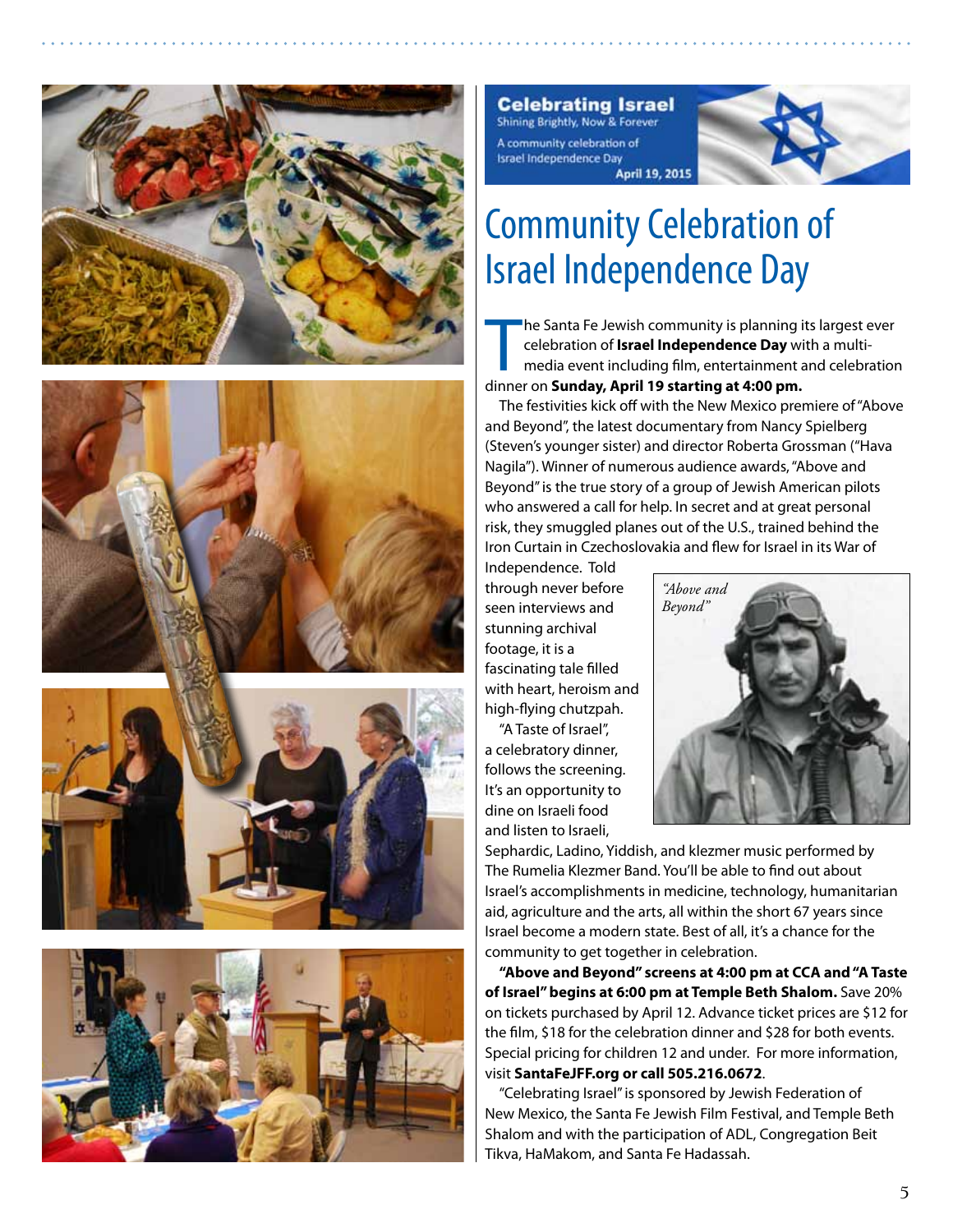# Supporting Our Jewish Cemetery in Santa Fe

t Congregation Beit Tikva's January, 2015 Board Meeting, Doris Francis, Chair of the Cemetery Committee of the Jewish Community Council of Northern New Mexico (JCCNNM), presented a report on her Committee's efforts to maintain and improve the Jewish section at Memorial Gardens Cemetery. The following is a summary of Doris' report to the Board.

*In the Jewish tradition, securing a place for burial is the first thing a community must do even before creating a synagogue or a religious school.*

*In Judaism, burial of the dead is deemed a religious commandment, one that takes precedence even over the study of Torah.*

Congregation Beit Tikva members Gail Rapoport and Ralph Thaler were among the original founders of the dedicated Jewish section at Rivera Family Funerals and Memorial Gardens Cemetery on Rodeo Road. Beit Tikva thus has a long association with this cemetery: our beloved Rabbi Hellman and many of our fellow congregants are buried here or own plots. In 1996, a beautiful stone wall marking the original Jewish area was constructed, donated by the Gould Family in memory of founding member Alan Gould.

Rivera Family Funeral Options is the only family-owned funeral home in New Mexico. They are members of the Jewish Funeral Director's Union.

Some of the benefits of this established cemetery include: fullyfunded perpetual care, full-time security provisions, professional

landscaping and an irrigation system with ample water rights and supply, pest control, and liability insurance. The non-denominational chapel now under construction includes a space designed for *Taharah, the traditional ritual preparing the Jewish deceased for a dignified burial.*



Plots can be purchased for \$2,970, which includes a donation of \$270 that goes to the JCCNNM in aid of indigent burial, as well as cemetery upkeep and improvement. This price will be extended until sometime in 2015.

Last year, the JCCNNM Cemetery Committee was successful in more than tripling the amount of land for Jewish burial. A total of 180 gravesites are available for purchase, plus

another 180 promised in an adjoining area not yet under construction. These graves can be dug to double depth, thereby increasing the amount of space available while costing less than two separate plots.

The rules for burial permit the burial of a non-Jewish spouse or

> other family member and the interment of cremated remains. Grave markers are flat and only Jewish symbols are allowed.

It is hoped that Congregation Beit Tikva members will purchase plots and support the on-going beautification of the cemetery, beginning with the extension of the stone wall. (Please see photo). This extended wall will enclose new Congregation Beit Tikva graves and provide shelter for future generations. The cost of the extended wall is \$65,000; the stones have already been delivered and are stored at the cemetery. Support for the wall is being sought from individual donations as well as the purchase of memorial plaques which mark the memory of loved ones buried far away. Each plaque costs \$613 of which \$400 is a contribution to the construction of the wall and is therefore tax-deductible. Eventually entrance pillars will

also be designed and built.

Doris will present an illustrated report on the dedicated Jewish section of Memorial Gardens Cemetery for members of Congregation Beit Tikva in the near future. We encourage you to come to her talk to learn more about the on-going plans for the synagogue's cemetery.

Please contact Doris Francis at 982.9488.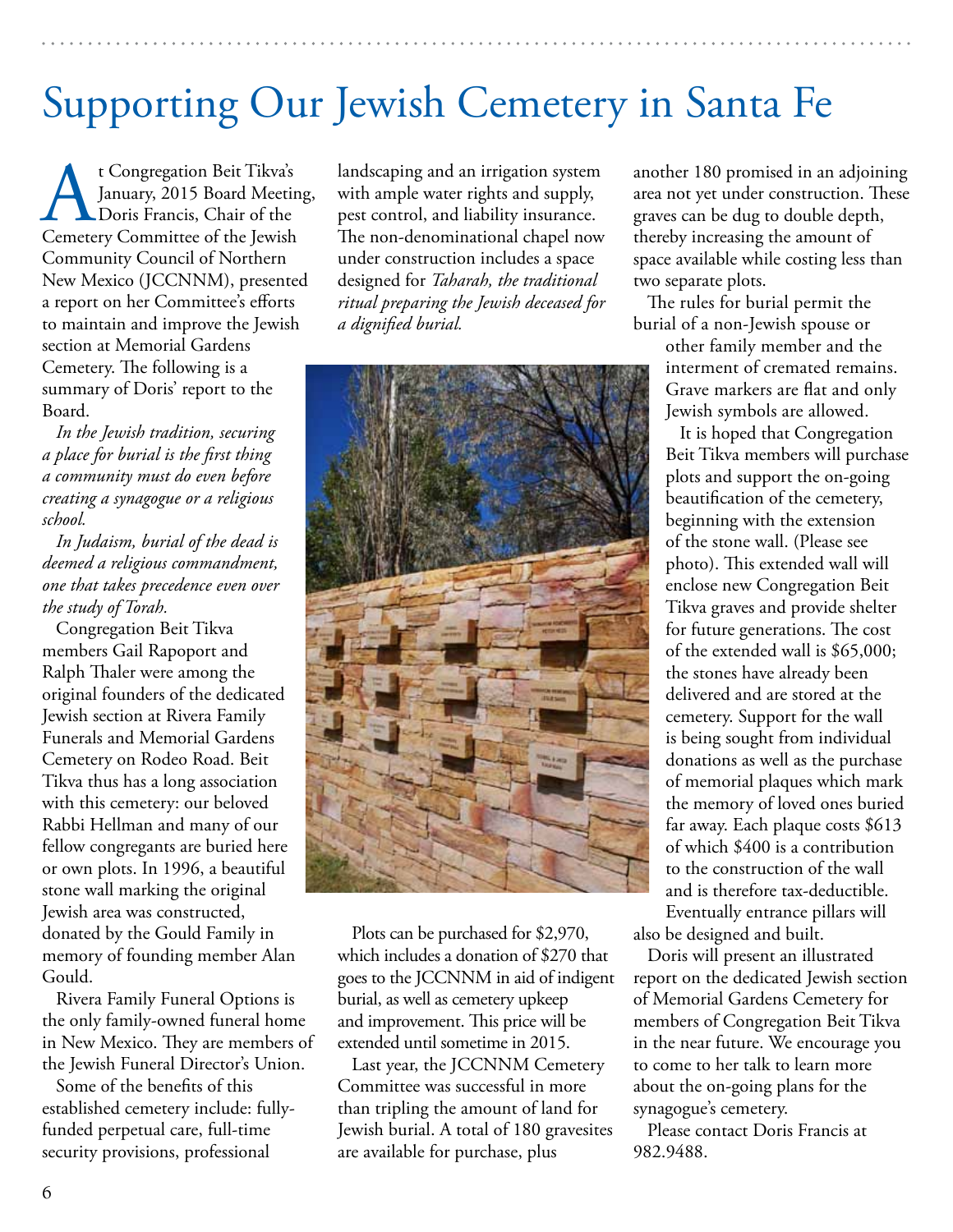# **2015**

Congregation Beit Tikva's 2nd Annual Golf Outing and Fundraiser, June 1st



We are holding our second annual golf outing at **Marty Sanchez Links de Santa Fe on Monday, June 1st. Registration will be at 8:00am and tee time at 9:00 am.** Members and guests are all invited to participate in a day of golf and camaraderie.

Cost of the event is \$100.00 per golfer and includes 18 holes of golf with cart, range balls, goodie bags. Also included is lunch at the golf course restaurant following golf, and a raffle ticket for a raffle during lunch. We also hope to hold a separate 50/50 raffle after lunch.

If you are planning on joining us, please fill out the registration form below and return it along with your registration fee made payable to Congregation Beit Tikva.

**Deadline for registration is May 18th.** If there is a group with whom you wish to play, please submit the entire group's registration forms and fees together. Or, use one form listing all the names in your group and submit it together with the entire group's entry fees. We look forward to seeing you there!

We would like help with registration at the golf course prior to tee time, setting up at the golf course, and getting gifts for the raffle. If you are interested please contact Lenny Feiner at 505-471-1703 (home) 954-913-0485 (cell).

We will also have hole sponsorships available at the following levels: \$250.00 hole sponsorship with sponsor name on sign – includes 1 golfer \$350.00 hole sponsorship with sponsor name on sign and includes 2 golfers \$500.00 hole sponsorship with sponsor name on sign and includes 4 golfers

| Name of golfer(s), address & phone: |                                                                                                               |
|-------------------------------------|---------------------------------------------------------------------------------------------------------------|
|                                     | Registration fee enclosed:                                                                                    |
|                                     | golfers                                                                                                       |
| 2.                                  | @ \$100 each = \$                                                                                             |
|                                     | Registration will be at 8:00 am and tee time<br>at 9:00 am.                                                   |
|                                     | Send this form and payment to:<br><b>Congregation Beit Tikva</b><br>PO Box 24094<br><b>Santa Fe, NM 87502</b> |
|                                     |                                                                                                               |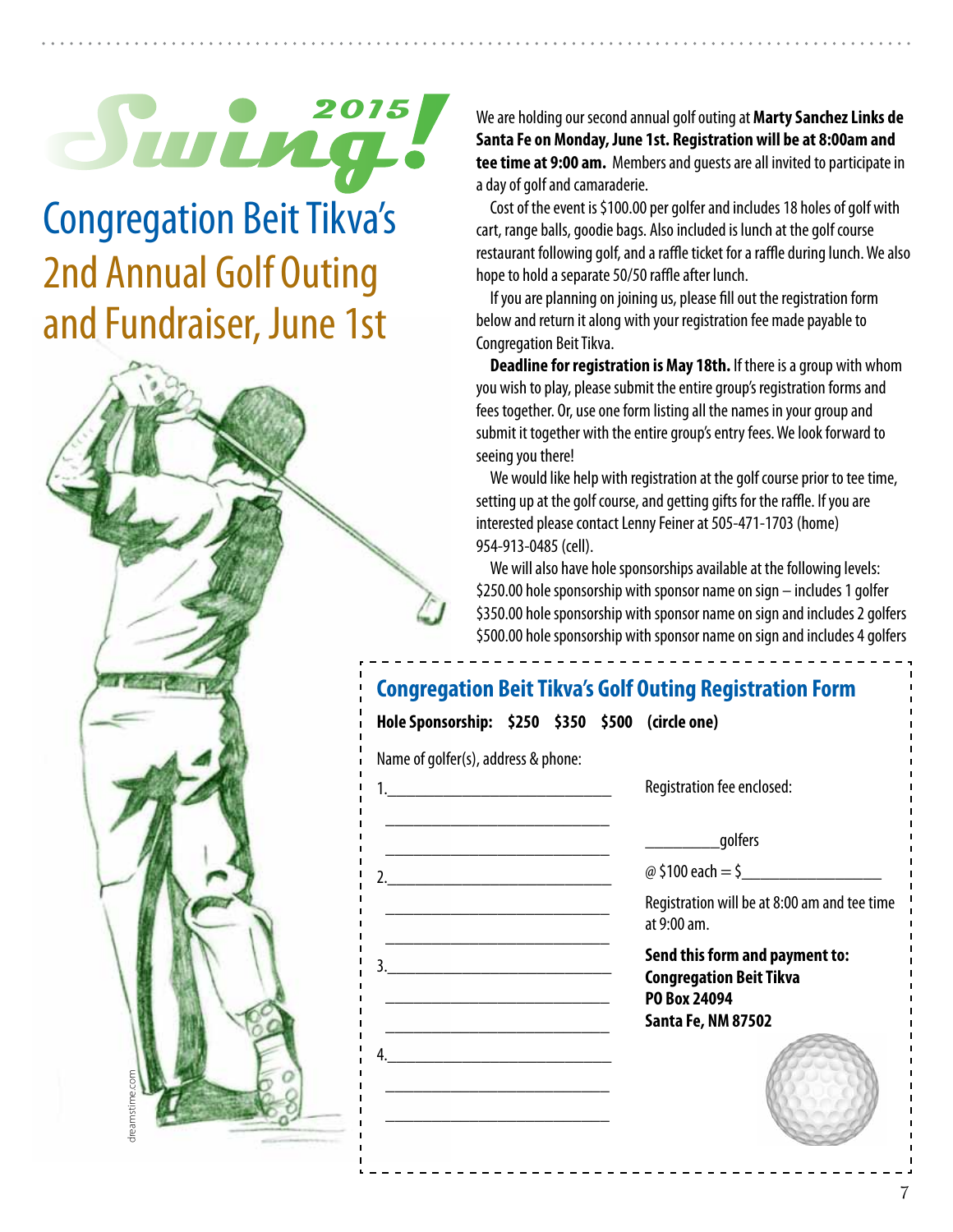# social action at congregation beit tikva Teddy Bear Project for Abused Children

Congregation Beit Tikva will<br>
launch its 3rd annual Teddy<br>
Bear Project for children<br>
who have been victims of sexual launch its 3rd annual **Teddy Bear Project** for children abuse Santa Fe. This year we hope to be aided again by Hadassah & Civitan. All of the children are interviewed at the Solace Treatment Center (formerly the Santa Fe Rape Crisis Center). Congregants are asked to participate by donating new stuffed animals (medium to large in size), or journals to write in for the older children. The children are allowed to pick out a stuffed animal after their

interview. The Center interviews approximately 20 abused children every month (250 per year). April is National Child Abuse Prevention Awareness Month, so we hope to be able to donate a large number of stuffed animals and journals to the Center in April. A large box for donations is in the synagogue lobby. You can also drop off your new stuffed animals or journals at the home of **Joan Less** in Santa Fe 954-1030, jjless@ comcast.net. Or, **Sandy Levine** in Eldorado 466-4041,

## levinesy@comcast.net.

# *Cantorial Transition*

A s you may have heard or<br> **A** read, our treasured Cantor, Michael G. Linder, has decided to retire from singing at our weekly Friday evening services. During the coming months, with the help of Rabbi Levy, we are enlisting a variety of singers to lead prayers and songs at our services.

Upcoming song leaders:

**Short service at 4:30** because it's first

night of Passover, April 3 **Norton Bicoll,** April 10 **Cantor Michael Linder,** April 17 **Ephraim Herrera,** April 24 **Santa Fe Women's Ensemble,** May 1 **Paula Eastwood,** May 8

For more information please contact Rabbi Martin Levy, 505.670.4671.

## our commitment to social action in our community

**As in past years,** members of Beit Tikva are asked to remember the homeless by donating clothes and toiletries to the St. Elizabeth Shelter. St. Elizabeth's provides shelter for men and women/children. Used clothing must be clean and in good condition. New items are always appreciated, especially hats, gloves, scarves, and socks. Please place the items in the bin at the synagogue.

Congregation Beit Tikva welcomes your suggestions on additional social action projects in our community. Contact Sandy Levine at 505.466.4041 or levinesy@comcast.net with your ideas, and volunteer to serve on the Social Action Committee.

**Cantor Michael and Rita Linder**attended a jewelry show in Scottsdale where President George W. Bush was a featured speaker. Michael was invited to open the evening by singing "God Bless America" to a full house. Congratulations to Michael

for that invitation. They also got a nice photograph taken together with the former President. See the following link for more information. http://jewelmark.net/jewelry-storesanta-fe/michael-and-rita-go-

presidential/

## **New Committee formed**

We have formed a new **Mitzvah Committee.** For more information please contact Sandy Levine at 505.466.4041 levinesy@comcast. net, or Barbara Cohen at 995.0999 barbara47@cybermesa.com or Lynn Kelly at 471.9252 lynn@ lacasita.edu.

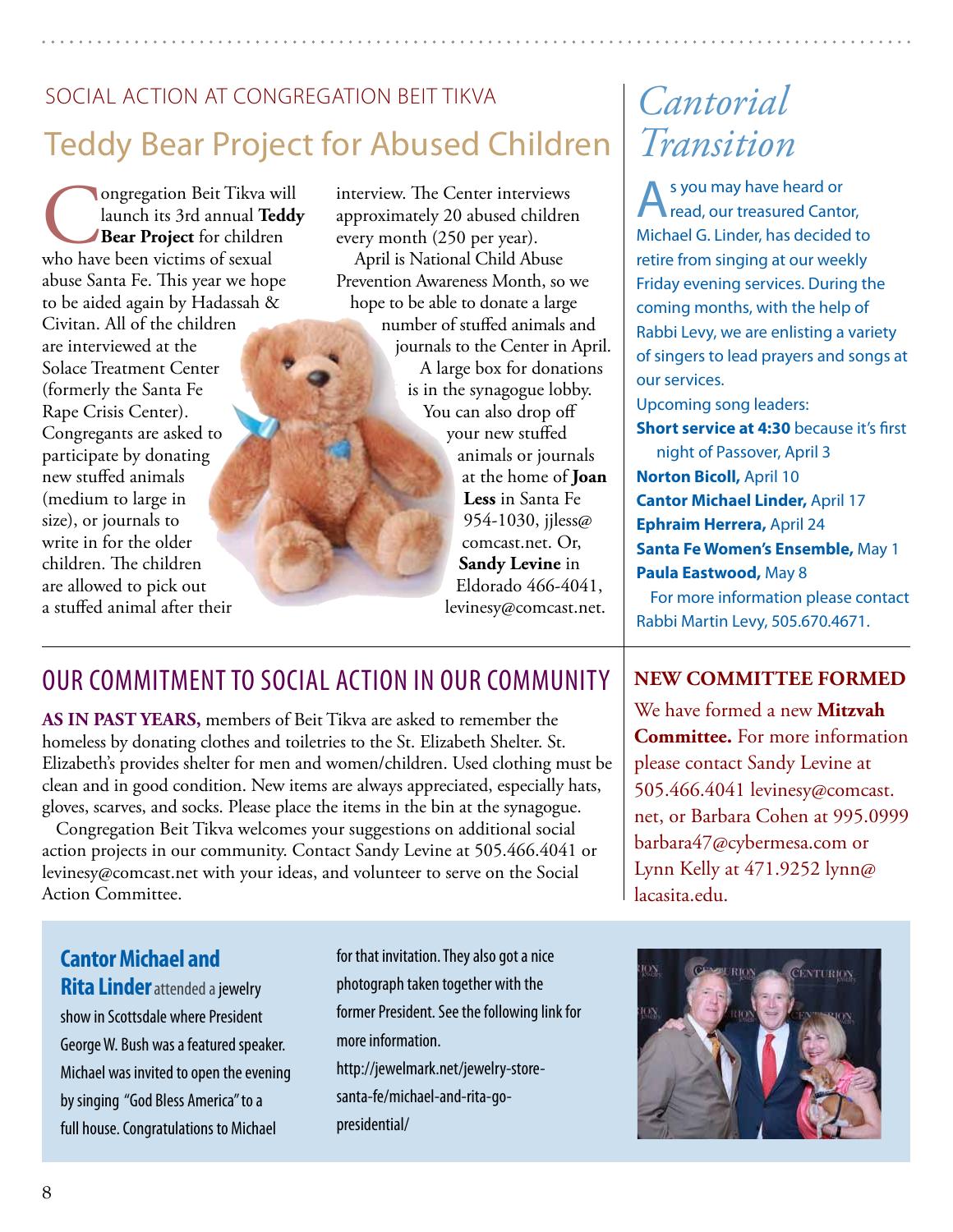

## Santa Fe Women's Ensemble to Perform at Congregation Beit Tikva

**The Santa Fe Women's Ensemble** is delighted to have the opportunity to perform "*Words of Peace"* on **Friday, May 1** following the Friday night Shabbat service at Congregation Beit Tikva. The 13 members of the group will sing a suite of Hebrew songs with the theme, "Words of Peace" which they performed as part of their annual concert in December, 2014. The event runs for 30 minutes and will include an explanation by the members of the group who put this all together. Visit SFWE online at www.sfwe.org.

## CBT Women's Group

The newly formed group has<br>two meetings and has create<br>an initial structure. The name<br>CBT clearly associates us with our he newly formed group has had two meetings and has created an initial structure. The name synagogue and also is an acronym for Creative, Bright and Thinking, which we all are. We are very happy to report that there has been interest shown in joining and a total of twenty one women have attended one or both of the meetings. Our first speaker was **Phyllis Kapp,** famous watercolor artist, gallery owner and CBT member, who was warmly received. Our second speaker was **Schelly Talalay Dardashti**, a well-known genealogy expert who did a PowerPoint

presentation on finding our ancestors. We learned how to start such a quest.

The next meeting of the CBT Women's Group will be held on **Thursday, April 9th at 2 pm at CBT.** Our speaker will be **Paula Schwartz** who will be talking on Jewish Meditation. Many of you were interested in that at the first meeting. She'll give us some background on the subject and then guide us through a meditation. It should be an inspiring meeting.

**Reggie Klein** 438-8150 arkay28@gmail.com **Pat Shapiro** 466-6656 shapiropat@gmail.com

## April Birthdays

| April 1  |
|----------|
| April 3  |
| April 3  |
| April 5  |
| April 6  |
| April 6  |
| April 7  |
| April 9  |
| April 11 |
| April 11 |
| April 13 |
| April 15 |
| April 15 |
| April 20 |
| April 23 |
| April 26 |
| April 27 |
|          |

## April Anniversaries

| Laura & Gary Brouse              | April 10 |
|----------------------------------|----------|
| <b>Gale &amp; Jordan Davis</b>   | April 22 |
| <b>Rita &amp; Michael Linder</b> | April 28 |



## *Thank You Oneg Sponsors*

### **December**

Dirk Wassner Marilyn & Don Miller Hanukkah Pot-luck Lynn Kelly

#### **January**

Kaycee Canter Sharon and Ed Sorken Barbara Cohen and Al Chapman Barbara and Armon LaMont

#### **february**

Joan Vernick Howard Aronow Susan & Ken Coffae Hadassah oneg with assistance from Valerie Frost and Sandy Levine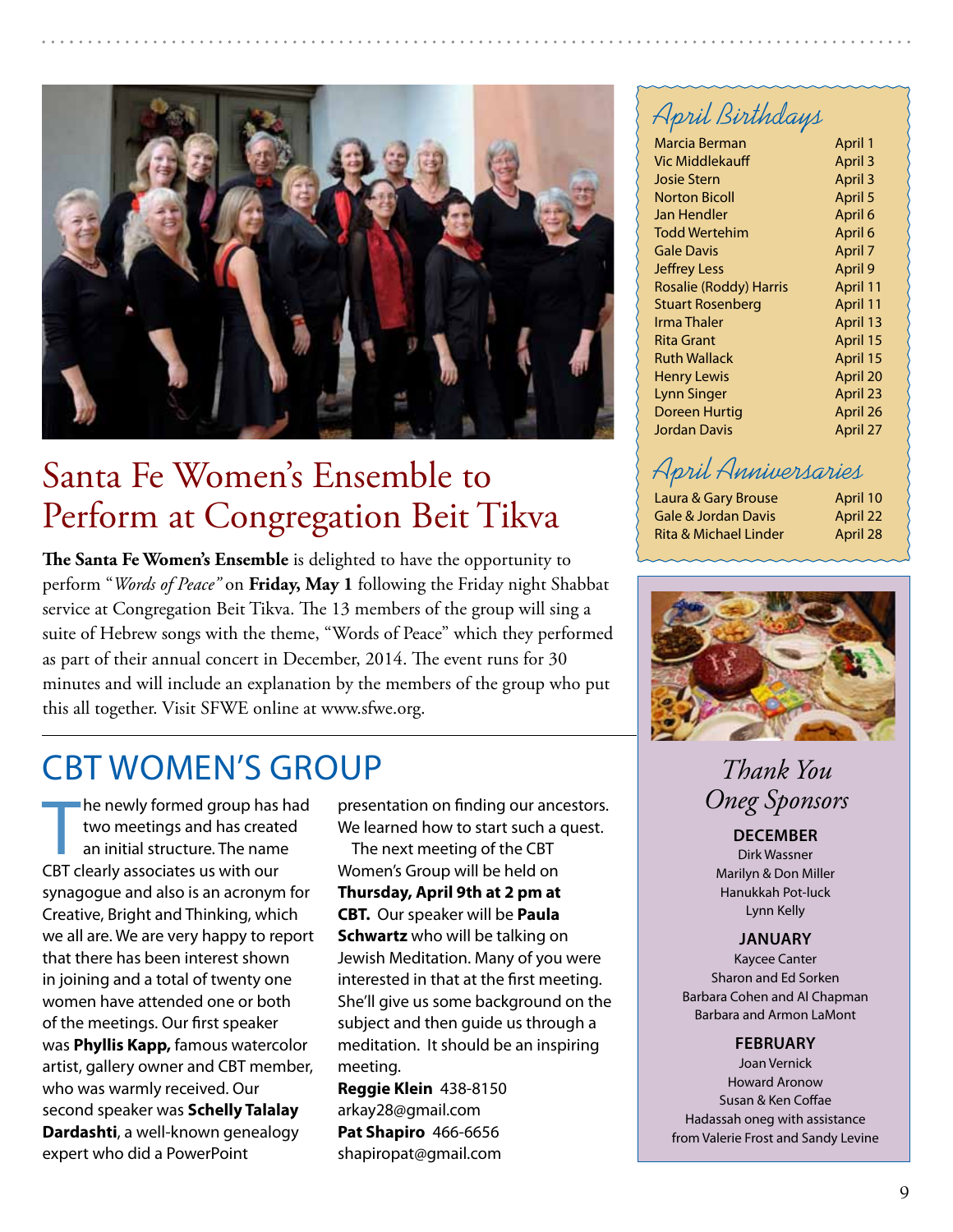# Outdoor Views of Our Finished Building Expansion



## Classes with Rabbi Martin Levy

## **Weekly Shabbat morning Torah study and Service**

**Torah Study, each Saturday at 9:15am, followed by a Saturday Service at 10:30am**

## **Adult Education Series**

## **Rationalism and Mysticism: Two Aspects of Jewish Thinking**

**We read some of the great mystical writings from the Zohar, Lurianic Kabbalah, Hasidic masters, and Rav Kook from the 20th century. Classes are held Wednesdays at the synagogue at 6:00 pm.**

*Visit www.beittikvasantafe.org for more information about these classes.*



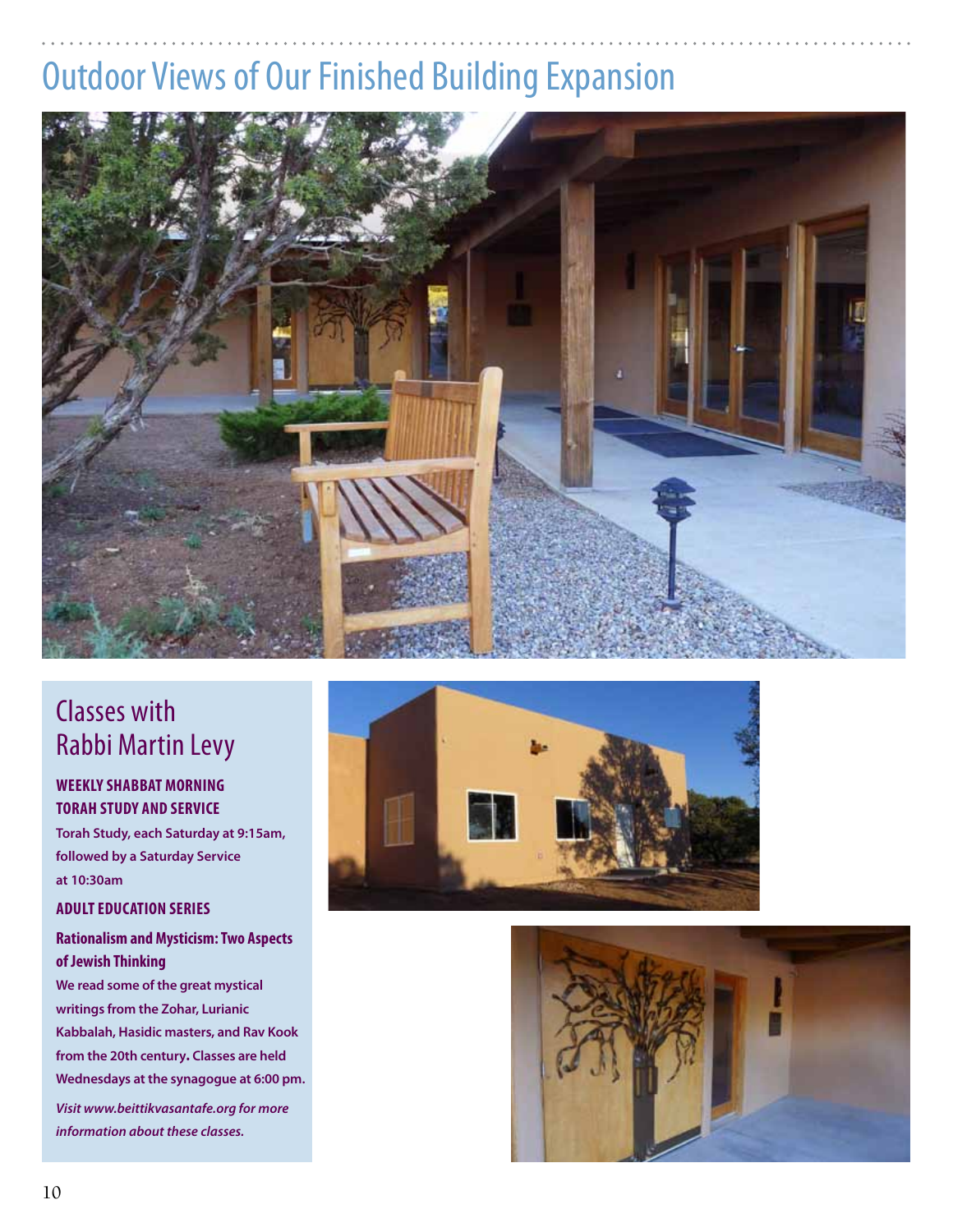## **APRIL 2015 DONATIONS**

#### **General Fund**

Barbara & Jerry Bork – In memory of Viv Abrams Barbara & Jerry Bork – In memory of Jimmy Katz, s on of Lynn & Richard Katz Barbara & Jerry Bork – In honor of the anniversary of Sheila & Norton Bicoll Barbara & Jerry Bork In honor of the Cantorial contributions of Norton Bicoll Barbara & Jerry Bork – In honor of the birthday of Sonny Rapoport Barbara & Jerry Bork – In honor of the birthday of Peter Merrill Barbara & Jerry Bork – In honor of the birthday of Valerie Frost Barbara & Jerry Bork – In honor of the birthday of Phil Goldstone Barbara & Jerry Bork – In honor of the birthday of Gary Katz Marcelle & Jim Cady - In memory of Viv & Irv Abrams Barbara Cohen & Al Chapman – In memory of Louis Chapman, father of Al

Barbara Cohen & Al Chapman – In memory of Carolyn Grayson Cohen, mother-in-law of Barbara Barbara Cohen & Al Chapman – In memory of Emma Rogers Clark, grandmother of Barbara Barbara Cohen & Al Chapman – In memory of Viv Abrams Daniel Culbert – In memory of Michael Culbert Lorraine Haneyko & Michael Edelman – In memory of Sam Gordon, father of a friend Elaine & Jack Goldberg – In memory of Dora Altman, mother of Elaine Barbara & Philip Gudwin – In memory of Viv Abrams Rita Grant – In memory of John Charles Grant, son of Rita Melanie & Barry Hornstein – In honor of the birthday of John Liebman Sue & Gary Katz – In honor of the birthday of Robert Vladem Sue & Gary Katz – In honor

> of the birthday of Phil Goldstone

Sue & Gary Katz – In honor of the birthday of Jim Cohen Sue & Gary Katz – In honor of the anniversary of Sheila & Norton Bicoll Ruth Koval – In memory of Eric James Getz, son of Ruth Patricia & Charles Lieppe – In honor of the Bat Mitzvah of Brooke Shulman Josie Stern & Vic Middlekauff In memory of Sidney Stern, father of Josie Stephanie Murray - In memory of Sabian Murray, son of Stephanie Gail & Sonny Rapoport - In memory of Viv Abrams Jerilyn & A. David Silver and Bee Schulman – In memory of Rose Werner grandmother of David Ruth & Joshua Simon –In memory of Viv & Irv Abrams Pat & Bob Wartell – In

memory of Viv Abrams

#### **Building Fund Founder**

Eleanor Brenner – In memory of Dick Brenner

**Building Fund Pillar**

Gail & Elliot Rapoport

**Limmud Building Fund Addition** Reggie Klein Ethel Kolbor

#### **Oneg Fund**

John Graham

**Music Fund** Barbara & Armon LaMont

**Passover Seder Fund** Lynn Kelly Kate Shane

#### **Rabbi Martin Levy Discretionary Fund** Elaine & Michael Clayman

#### **Special Donations**

Theresa Daneman, daughter of Rose & Hank Daneman – Donation of a Mezuzah and Tallit from the Daneman Estate

## 2015 Dues Pledge and Oneg Form

You have recently received your pledge form and oneg request form for 2015. We would appreciate you sending in your forms for the upcoming year so we can more accurately plan our budgeting. No payment is necessary at this time, but it helps us to plan when we know at the beginning of the year what we will be receiving during the next 12 months. Thank you. —The Finance Committee



## **For Purim this year,**

Naomi Becker, Laura Brouse, Barbara Cohen (pictured at left), Barb LaMont, Pat Shapiro and Lisa Sinoff baked Hamentaschen for our synagogue's Purim celebration and for Shalach Manot delivery to members who do not regularly attend services. The delivery crew included: Susan Coffae, Barbara Cohen, Michele Goldman, Barb LaMont and Dirk Wassner. Thank you to these folks for their dedicated work.